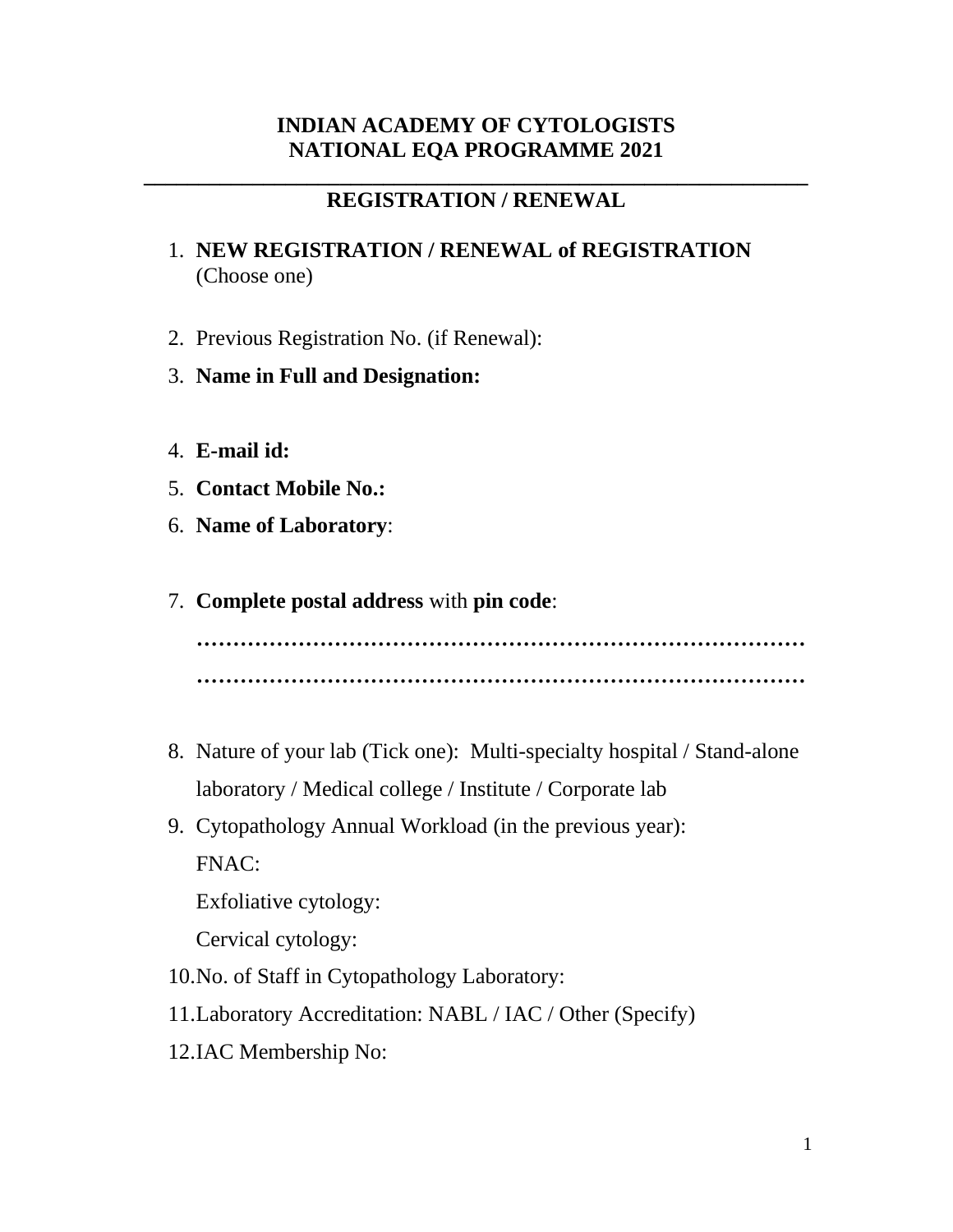### 13. EQA Registration Fee:

## **A. Mode of transaction (pls tick): NEFT/ RTGS/ Demand Draft**

**B. Txn Ref No……………………. Date: ………….** 

### **Payment by NEFT / RTGS (Preferable mode)**

Bank Account details: Account name: Indian Academy of Cytologists Account no.10242308061 State Bank of India, Parel Branch, Mumbai IFSC code: SBIN0001884

**B. Demand draft** to be made in name of **'Indian Academy of Cytologists', payable at MUMBAI Demand Draft number:** Date: **Bank:** 

## **Mail your D/D to:**

#### **Dr Nalini Gupta**

Department of Cytology and Gynaec Pathology 4 th Floor, Research "A" Block PGIMER, Sector 12, Chandigarh- 160012 Phone: 09914208114 (Mob)

**Date**

#### **Signature**